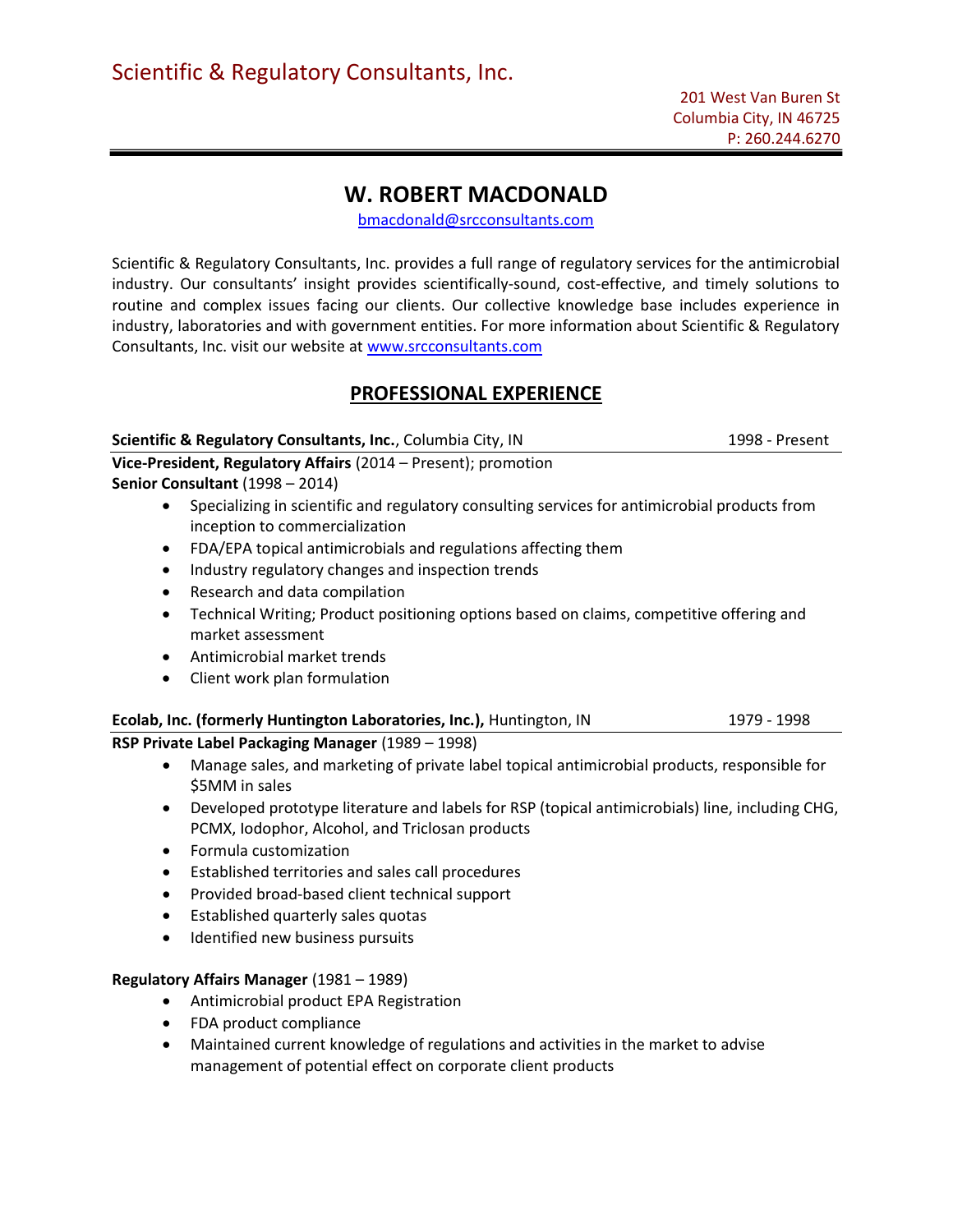- Development and presentation of regulatory policy and procedures, instructional seminars to sales and internal staff; assured regulatory compliance of labels, literature and collateral materials
- Negotiate with regulatory agencies to obtain product registration
- Ensure compliance with State, Federal, and Canadian regulations

## Microbiology Manager (1980 – 1981)

- Responsible for EPA and FDA products with registered claims
- Development of supportive testing for new antimicrobial product registration
- EPA Use-Dilution and AOAC Germicidal Spray Test
- Bacterial culture preparation and maintenance
- Healthcare Personnel Handwash (HCPHW) studies and glove juice testing
- Sterility and Preservative Testing on topical formulations
- Daily microbial water analysis
- Development of efficacy test data for submission to regulatory agencies
- Collaborated with EPA Laboratory (Beltsville, MD) on AOAC Use-Dilution Test

## Quality Assurance Chemist (1979 – 1980)

- Responsible for quality testing of product batch from physical chemistry aspect
- Tested raw materials for specification compliance
- Performed problem solving for correcting deviations from specifications

# EDUCATION

B.S. in Biology, Manchester College (now Manchester University), North Manchester, IN; 1978

# PROFESSIONAL AFFILIATIONS & CERTIFICATIONS

Canadian Consumer Specialty Products Association (CCSPA)

# CORPORATE PROFESSIONAL AFFILIATIONS

British Chemicals Association (BCA) (Formerly BACS) Center for Biocide Chemistries (CBC) Household & Commercial Products Association (HCPA) International Sanitary Supply Association (ISSA) Personal Care Products Council (PCPC)

# PROFESSIONAL DEVELOPMENT

## U.S. Environmental Protection Agency (EPA)

 Antimicrobial Data Requirements 40 CFR Part 158, Subpart W: Introduction and Overview; 07/16 Mammalian Toxicology Data Requirements for Antimicrobial Pesticides; 07/16 Environmental Fate & Transport; 08/16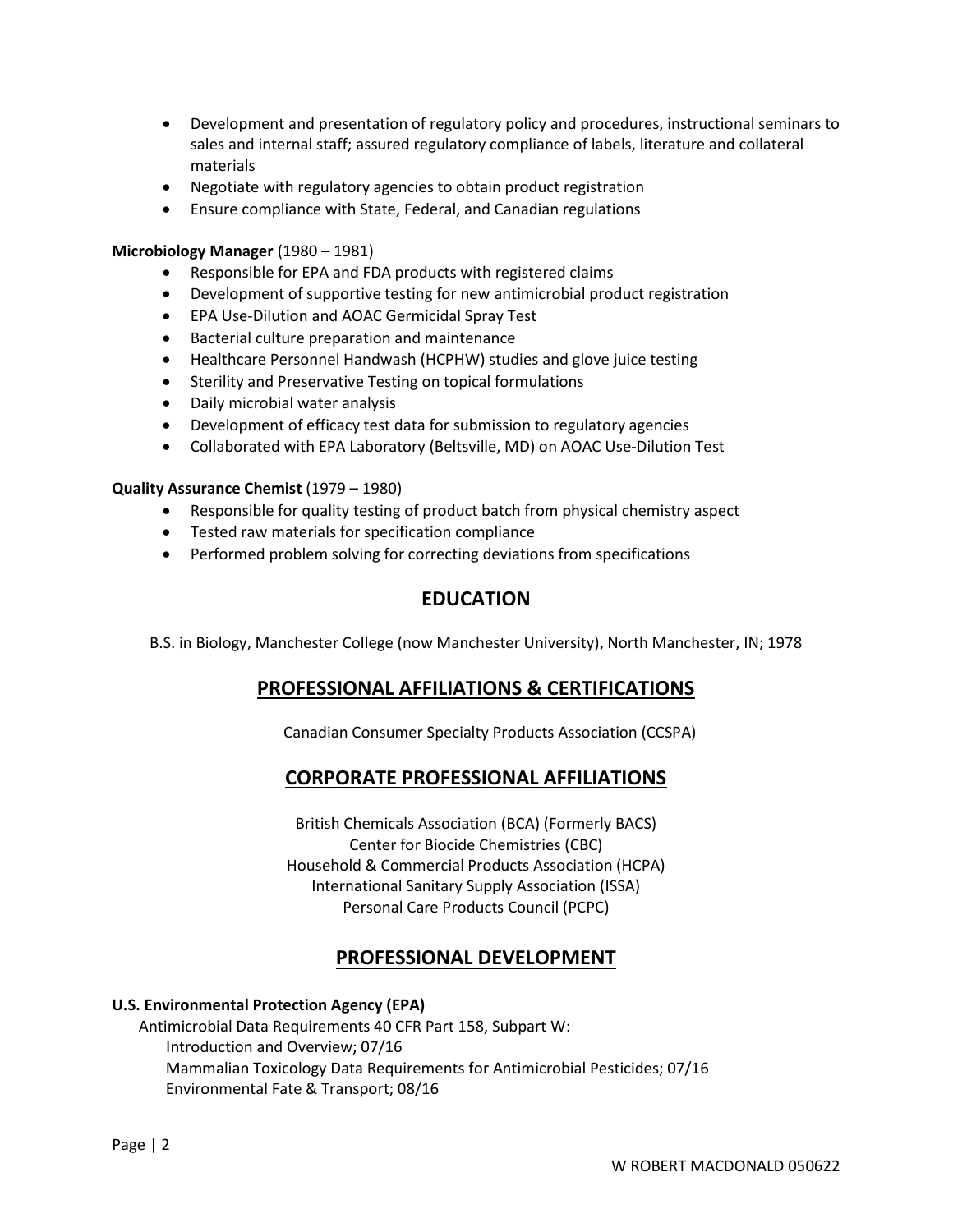Antimicrobials Used in Cooling Water Systems; 08/16 Smart Label Webinar; 12/15 Greening Operation Series: Regulatory Update-Antimicrobial Labeling Update from the EPA; 07/09

## California Department of Pesticide Regulation (CDPR)

California Prop 65 Update; 11/12

## U.S. Food and Drug Administration (FDA)

 OTC Monograph Reform: Overview of Draft Guidance for Formal Meetings; 03/22 OTC Monograph Reform: Deemed Final Orders; 12/21 OTC Monograph Reform in the CARES Act: Safety Orders; 01/21 Electronic Drug Registration and Listing Using CDER Direct Workshop; 10/20 CDER (Center for Drug Evaluation and Research) – CDER Direct (Electronic Drug Listing); 10/19, 10/18 FDA Study Data Technical Conformance Guide; 11/18 Dietary Supplements: How to Deal with New Criminal, Civil Enforcements; 05/17 How to Conduct Effective Quality Audits; 04/17 Premarket Notification Requirements Concerning Gowns Intended for Use in a Health Care Setting; 01/16 Regulatory Education for Industry (REdI); Focus on cGMPs & FDA Inspections; 07/15 Overview of Medical Device Data Systems, General Wellness Devices, and Medical Device Accessories; 02/15 Regulatory Education for Industry (REdI) Conference; 09/17, 05/15, 09/14, 09/12 Food, Drug & Device Facility Inspections: Lessons from FDA, the Minnesota Department of Agriculture, and Industry Teleconference; 11/12 Clinical Trials and Electronic Submissions; 09/11 SPL R4 Training Session 58 – Bulk Ingredient/Bulk Product SPL; 03/11 SPL R4 Training Session 57 – OTC Drug Product SPL; 03/11 Drug Establishment Registrations, Drug Listings and the FDA Electronic Submissions Gateway; 10/09 Preparing Electronic Drug Est. Registration and Drug Listing Submissions; 06/09, 05/09, 04/09 510(k) – Essentials of Gaining FDA Marketing Clearance; Bannick Consulting, LLC.; 03/09

#### Health Canada Pest Management Regulatory Agency (PMRA)

New Versions of PMRA's On-Line Forms; 07/13 RPC PMRA Notification Non-Notification; 10/12

### Natural and Non-Prescription Health Products Directorate (NNHPD)

The Consumer Health Products Framework; 01/15

## American Chemistry Council (ACC)

Biocides Panel Meeting with PMRA; 07/10

### American Society of Agronomy

Definitions and Regulatory Requirements; 07/15

#### American Management Association (AMA)

Real Influence: Persuade Without Pushing and Gain without Giving In; 01/13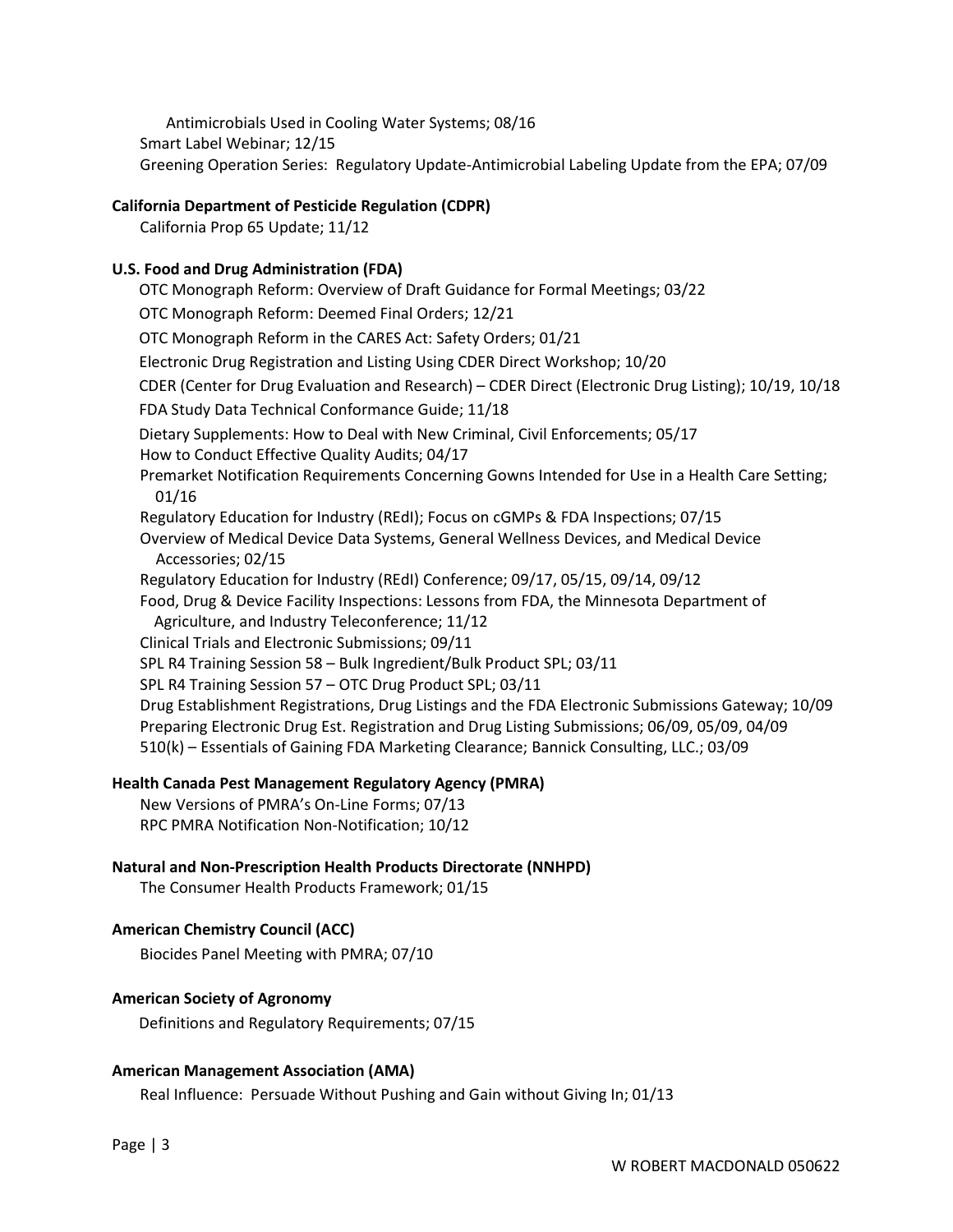iPad at Work; Tools for Business Productivity and Time Management; 10/12

#### Association for Professionals in Infection Control and Epidemiology (APIC)

Infection Prevention: Improving Outcomes, Saving Lives; 04/12 Role of Surfaces in the Transmission of Emerging Healthcare-Associated Pathogens: Norovirus, Clostridium Difficile and Acinetobacter Spp.; 02/12 Antimicrobial Associated Risk and Clostridium Difficile; 12/08 The Latest from the Centers for Disease Control and Prevention on Clostridium Difficile; 12/08 Clostridium Difficile Prevalence Research Highlights; 12/08

#### American Society for Testing & Materials (ASTM)

Committee Week; 04/14

## Bergeson & Campbell, P.C.

 Emerging Ingredient Disclosure Requirements and Confidential Business Information; 10/18 Border Security: EPA's Increased FIFRA Import Enforcement Initiative; 03/15

## Canadian Consumer Specialty Products Association (CCSPA)

CCSPA/Health Canada Member Workshop; 03/21 Annual CCSPA/Federal Government Interface; 05/22; 05/19, 09/18; 04/18, 05/17, 09/16, 04/16, 04/15, 09/13, 04/13, 04/10, 04/09, 03/07, 03/05 Regulated Products Committee (RPC) Bilateral Meeting with Therapeutic Products Directorate (TPD); 11/13, 05/10 Regulated Products Committee (RPC) Meeting; 05/22; 09/21 CCSPA/PMRA: Treated Articles; 06/11

## Canadian Pesticide Regulation Course (CPRC)

Training on policies, submissions, and required data; 02/08

## CDRH, Division of Industry and Consumer Educations (DICE)

CDRH Industry Basics Workshop; 11/14

#### Compliance4All

 Analytical Method Validation Under Good Laboratory Practices – GLP's; 02/18 21 CFR Part 11 – Compliance for Electronic Records and Signatures; 04/17 GMP Perspectives on Working with Contracting Laboratories; 11/14

#### Consumer Healthcare Products Association (CHPA)

2008 cGMPs FDA/Industry Workshop; 08/08

## Consumer Product Safety Council (CPSC)

A to Z & Beyond; 06/14

#### ECG, Inc.

Convince Me: Persuasion and Negotiation Training; 08/18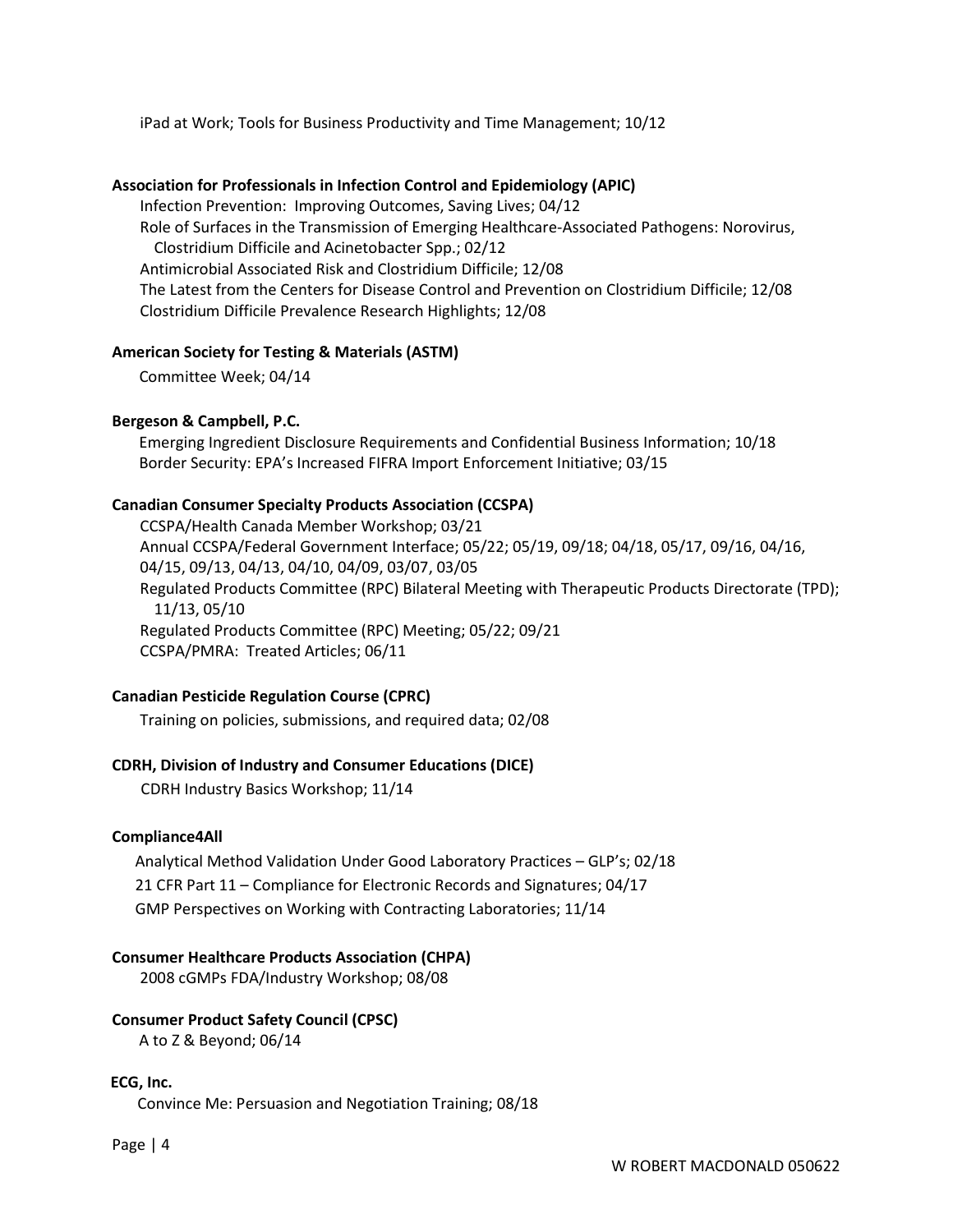### FDA News

 Communicating Directly with Consumers on Social Media: What You Must Know About FDA and FTC Ad and Promo Rules; 04/22 FDA's New Food Safety Regulations, Part 1; 08/17 Writing Effective SOPs; 04/17 Promotion of Drugs, Devices, and Biologics Using Social Media; 02/17 Spreadsheet Validation 2016; Tools and techniques to Meet FDA Requirements Form 483 and Warning Letter Responses; 12/16 Preparing for an FDA Preapproval Inspection; 11/16

## FDA Strategies, LLC.

FDA's Current Priorities; 08/13

## The Food and Drug Law Institute (FDLI)

Sunscreen Innovation Act; 01/15

## Gladieux Consulting

 Better Business Writing; Add Power to Your Words at Work; 05/18 Powerful Presentation & Verbal Communication Skills; 05/09 What Your Words Say About You and Your Team: Business Writing; 04/09

## Global Compliance Panel

Meeting FDA requirements for OTC Drug Labeling; 12/13

## Global Leadership Network

Global Leadership Summit; 08/20, 08/19, 08/18

## Global Strategies

An Overview of Brazil's Cosmetic Regulations; 07/13

## Household & Commercial Products Association (HCPA)

 Changes to the Notice of Decision to Register Pesticide Products; 01/19 Discover the New Consumer Product Ingredients Dictionary; 11/17 Eleventh Antimicrobial Workshop; 03/15 Consumer Product VOC Compliance; 10/14 What Is a Misbranded Product? Webinar; 10/10 The CPSC from A to Z….and Beyond; 09/10 What Every Active Ingredient Supplier and Formulator Need to Know About Supplemental Distributor Agreements; 08/10 To amend or not to amend? Will someone please explain PRN 98-10 to me!; Webinar; 10/09 Annual and Mid-Year Meetings; 05/21, 12/20, 05/15, 12/14, 05/13 CSPA Consumer Product Labeling Workshop; 10/08 CSPA Workshop on Importing Pesticide Products; 06/08

## Indiana University – Purdue University – Fort Wayne (IPFW)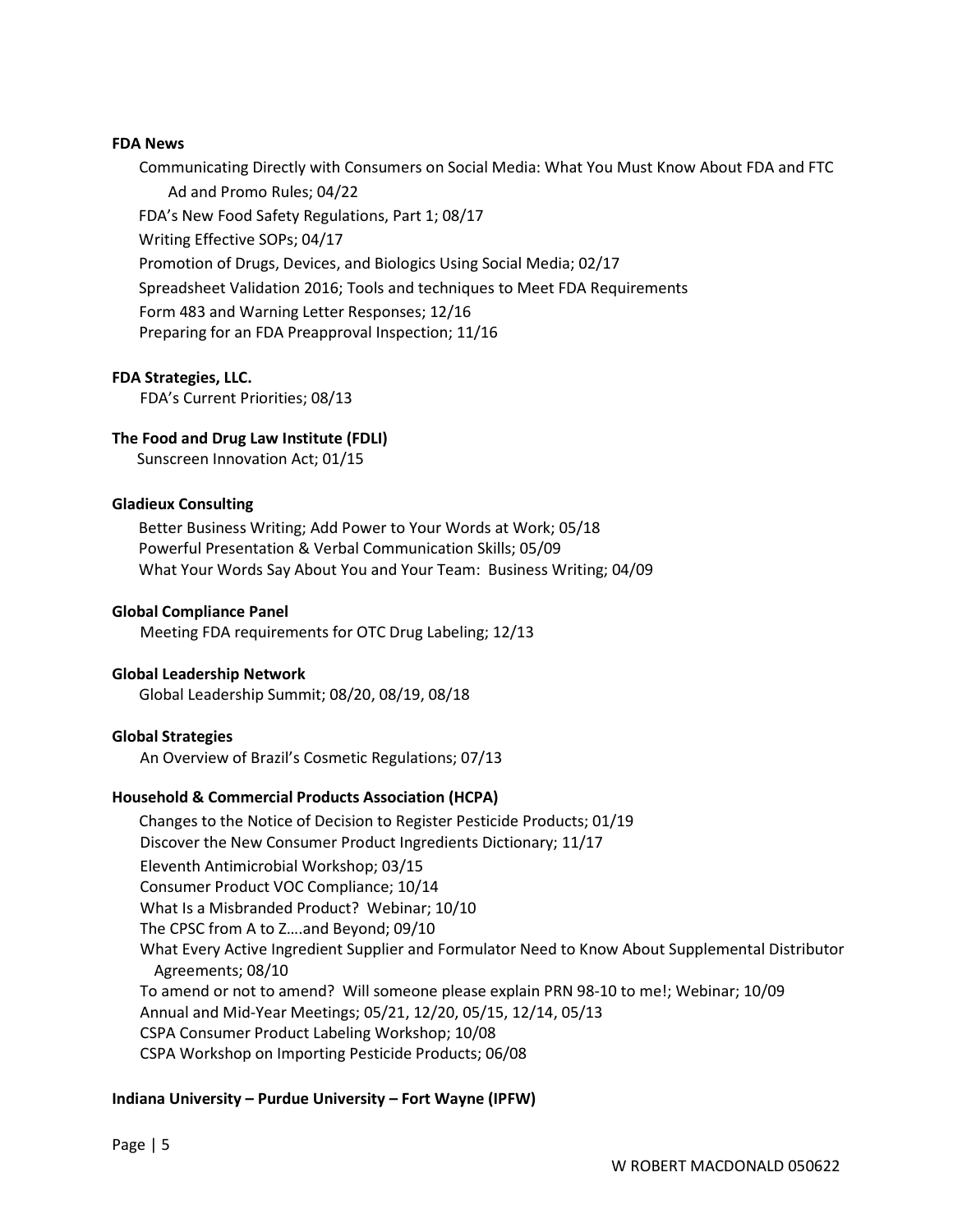Professionalism and Etiquette for Business; 10/17 The Building Blocks of Effective Messages; 08/17

# Institute for In Vitro Sciences (IIVS)

 An In Vitro Ocular Hazard Testing Strategy for EPA Registered Antimicrobial Cleaning Products; 11/12

## International Association for Food Protection

Overview of the Safe Food for Canadians Act: CFIA Food Safety Regulatory Modernization; 11/13

## International Sanitary Supply Association, Inc (ISSA)

Antimicrobial Workshop; 03/21, 04/21

## The International Center

Understanding Japanese Business Culture; 02/13

## The Jackson Laboratory

Understanding the Landscape of the Skim Microbiome and Potential Applications for Personal Care Products; 06/17

## Lewis Way Leadership Development

Communication and Public Speaking; 09/21 Diversity Training; 07/20

## M4 Global Consulting LLC

Mexican Chemical Regulation; 08/20

## The Microbiology Network

Microbiological Laboratory Investigations; 08/12 Review of Microbiological Involvement in Product Recalls; 02/12 Topics in Pharmaceutical Microbiology, 08/10

## NSF International

Annual Steering Committee Meeting; 10/16, 10/14, 10/13, 11/10, 10/07, 10/03, 09/02, 07/01 Nonfood Compounds and Proprietary Substances Registration Program; 10/08

# National Pesticide Information Retrieval System (NPIRS)/Purdue University

ALSTAR Training; 09/10

# National Training Seminars

 8 Steps for Highly Effective Negotiation; Letting the Other Person Have Your Way; 04/15 How to Facilitate Meetings Effectively; 02/15 Business Writing Essentials: Make Your Point Clearly & Concisely; 02/15 Mastering Microsoft Excel Macros; 06/14 How to Manage Priorities & Time; 08/13

# Personal Care Products Council (PCPC)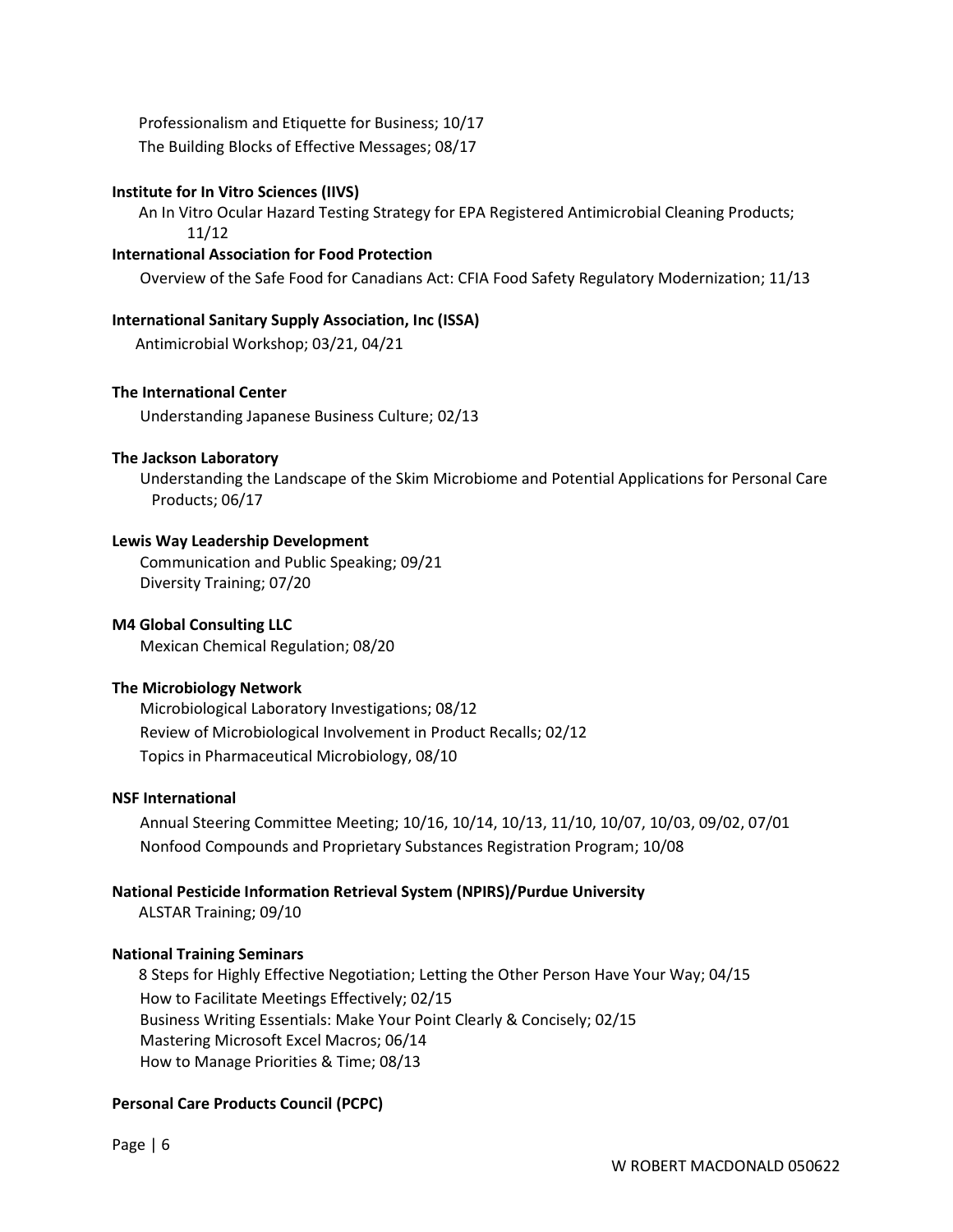2016 Science Symposium; 10/16 Member Briefing; 04/17, 01/16 GMP Workshop; 06/17, 04/15 Australian Regulatory Requirements for Cosmetic Products; 08/14 Personal Care Products Council – 2011 Legal & Regulatory Meeting; 05/11 Disruption and Personal Care Products – Science and Regulatory Developments; 07/10 Cleaning and Sanitization for the Manufacture of Personal Care Products; 11/08

## Reglaw Regulation Week Broadcasts

OSHA- Hazard Communication Standard; 10/13

#### Regulatory Affairs Professionals Society (RAPS)

Raising the Regulatory voice – Persuasive Framing; 01/18 Natural Health Product (NHP) Licensing in Canada: Moving Forward-Updates, Initiatives and Challenges; 10/09 Pre-IND Meeting Success: Know and Remove Roadblocks to Trial Approval; 10/09 RAPS Preparing Compliant eCTD Submission Workshop; 05/09 Recall or Not to Recall Webcast; 02/09

## Scientific & Regulatory Consultants, Inc.

 Anti-Bribery; 09/20 EPA 101 Part 2; 02/19 Child Resistant Packaging; 01/19 Exempt vs. Non-Exempt Treated Articles; 01/18 6(a)(2) Training; 07/16 EPA 101: Submission Review, Training, and Overview; 06/16 NSF Overview; 02/16 Telephone Etiquette; 02/16 NOA (Notice of Arrival); 06/15 CRP (Child Resistant Packaging); 05/14 Training - OECD bactericidal method and results of 2011-12 BEAD Collaborative; 10/12

#### **SHFA**

The Fifth Decennial International Conference on Healthcare Associated Infection; 03/10

#### Smith & Co. Consulting, Inc.

 Advanced GLP Training; 09/20 GLP Refresher Training; 09/20 cGMP Training; 10/19

## Society of Quality Assurance (SQA)

EPA Regulatory Update; 11/18 Good Clinical Laboratory Practices; Coloring Outside the Lines; 11/14 The US EPA Agricultural Field Trials – An Overview; 06/14